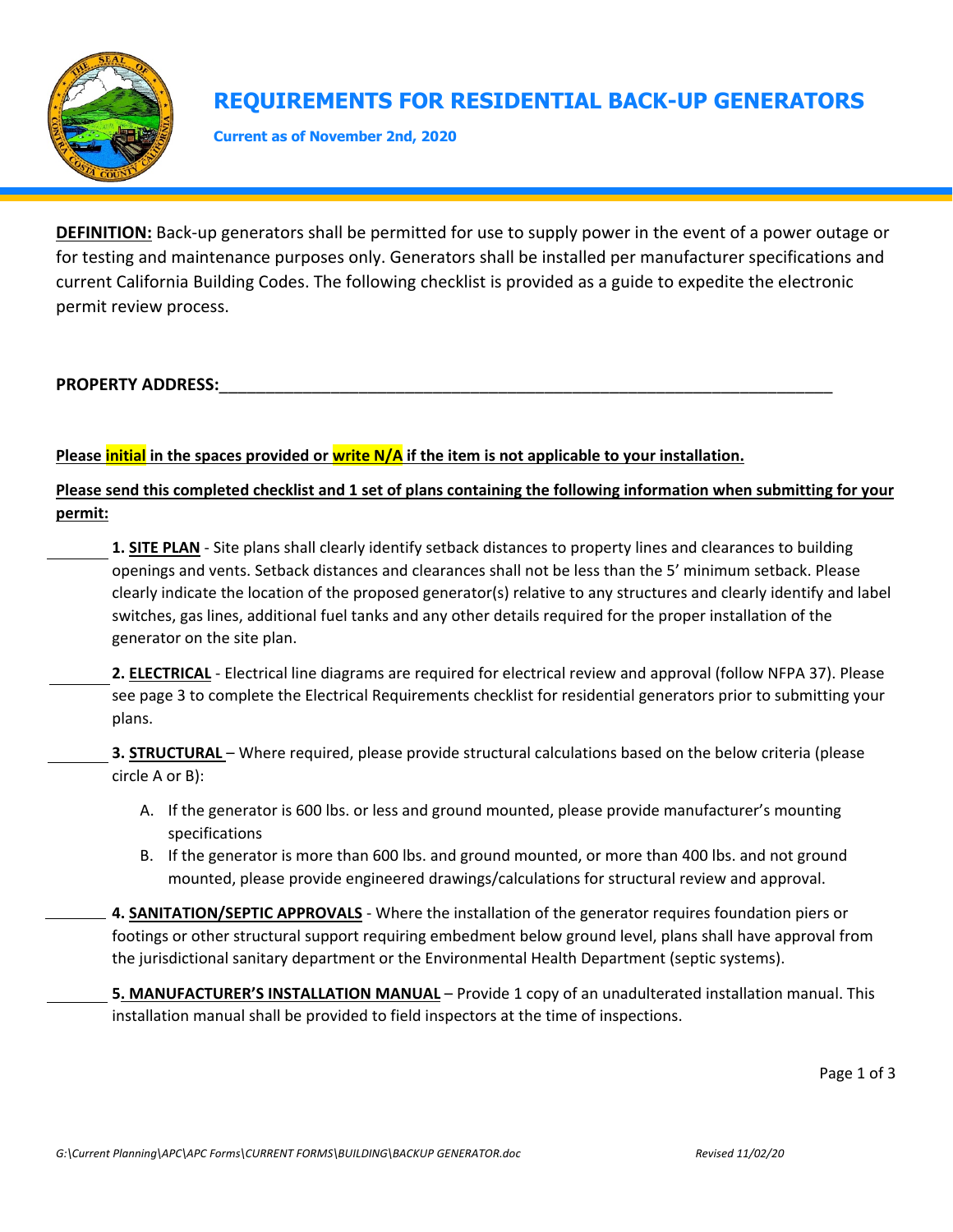

# **REQUIREMENTS FOR RESIDENTIAL BACK-UP GENERATORS**

**Current as of June 17th, 2020**

**6. PLANNING CONSIDERATIONS –** It is the responsibility of the filer of this document to have the required Planning Department approval on the plans prior to their submittal. The current Planning Department approval requirements are as follows:

- A. **Unincorporated areas of Contra Costa County:** Approvals are not required
- B. **City of Clayton:** Required, unless the unit is typical size, low to the ground and shall only be used to provide power in the event of a power outage.
- C. **City of Hercules:** Required
- D. **Town of Moraga:** Required
- E. **City of Orinda:** Not Required
- F. **City of Lafayette**: Required